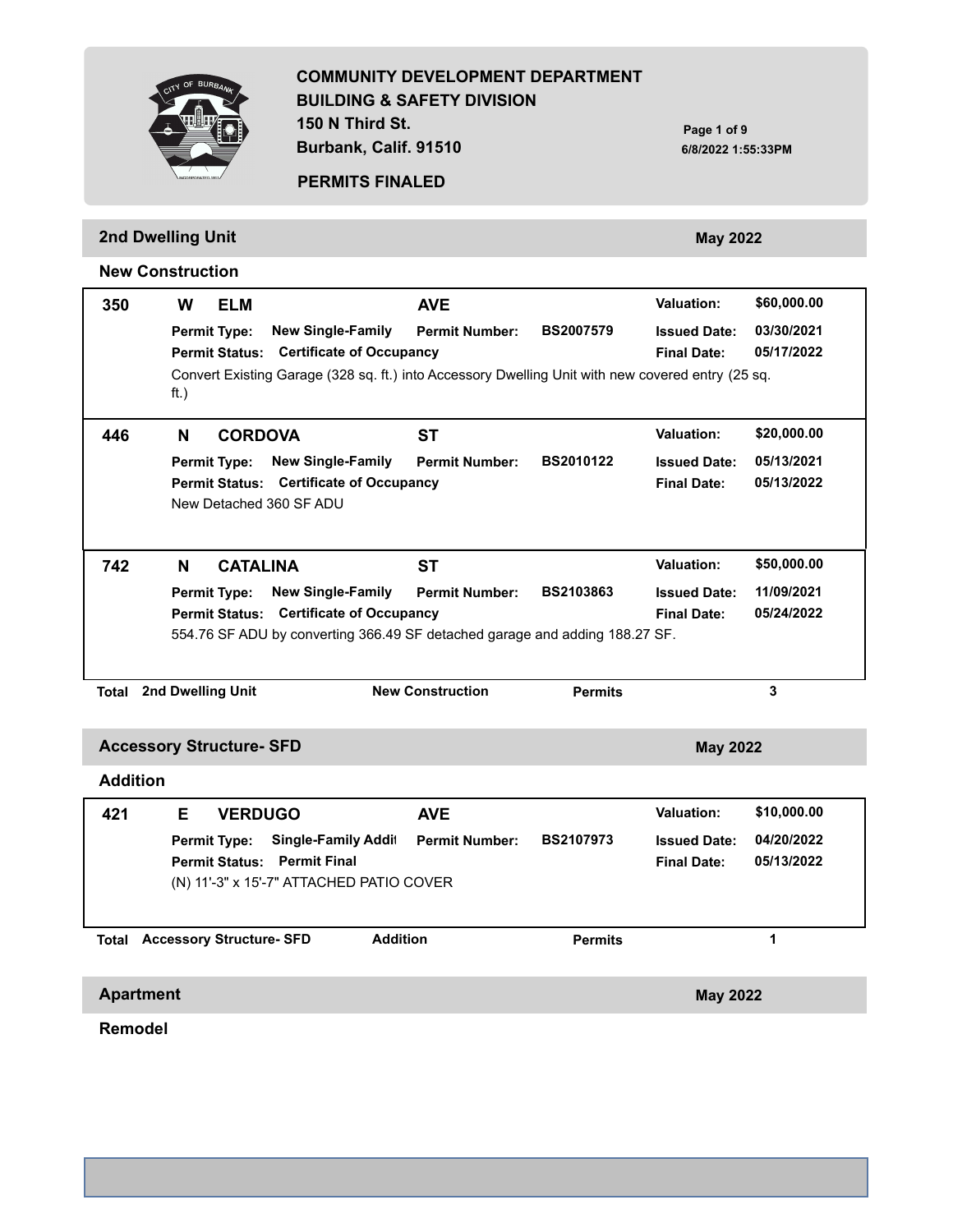**COMMUNITY DEVELOPMENT DEPARTMENT BUILDING & SAFETY DIVISION 150 N Third St. Burbank, Calif. 91510 Page 2 of 9 6/8/2022 1:55:33PM PERMITS FINALED Apartment May 2022 Remodel** Permit Type: Multi-Family Additi¤ Permit Number: BS2201606 Issued Date:  **301 E 02/18/2022 ALAMEDA AVE Permit Status: Permit Final Final Date: 05/12/2022** REMODEL KITCHEN & BATHROOM: REPLACE/INSTALL (28)OUTLETS/SWITCHES & (4)LIGHT FIXT; (E) HOOD & (E) BATHR FAN **Valuation: \$9,000.00 Total Apartment Remodel Permits 1 Office May 2022 New Construction Permit Type: Permit Number: BS1906051 Issued Date: New Commercial Structure 3009 N 11/21/2019 HOLLYWOOD WAY Permit Status: Permit Final Final Date: 05/05/2022** New 9,175 sf 1-story retail building, core and shell (Retail Building 2) **Valuation: \$1,321,965.00 Total Office New Construction Permits 1 Tenant Improvement** Permit Type: Commercial Tenant Permit Number: BS2002660 Issued Date:  **300 E 12/30/2021 MAGNOLIA BLVD Permit Status: Permit Final Final Date: 05/16/2022** Tenant Improvement - Restroom Upgrade **Valuation: \$175,000.00 Permit Type: Permit Number: BS2108274 Issued Date: Commercial Tenant Improvement 3900 W 09/16/2021 ALAMEDA AVE Permit Status: Permit Final Final Date: 05/03/2022** ADD NEW PARTITION AND DOOR WITH CARD READER **Valuation: \$1,200.00 Permit Type: Permit Number: BS2111957 Issued Date: Commercial Tenant Improvement 3900 W 12/02/2021 ALAMEDA AVE Permit Status: Permit Final Final Date: 05/11/2022** (E)523 SF OFFICE BATHROOM TENANT IMPROVEMENT AT 24TH FLOOR **Valuation: \$30,000.00**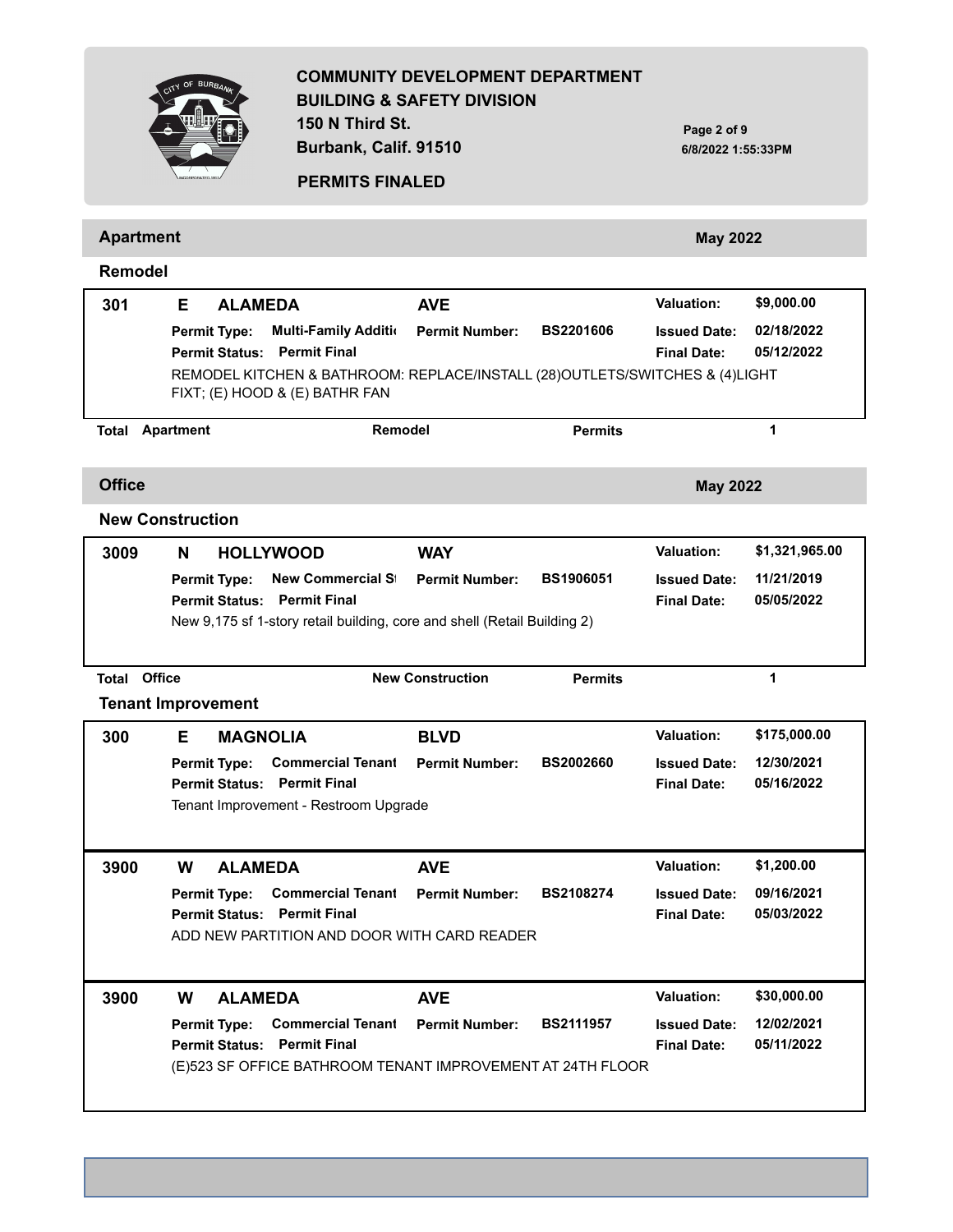**150 N Third St. Burbank, Calif. 91510**

**Page 3 of 9 6/8/2022 1:55:33PM**

# **BUR**

**Tenant Improvement**

#### **PERMITS FINALED**

**Office May 2022** 

| 500               | S<br><b>BUENA VISTA</b>                                                                         | <b>ST</b>                 |                  | <b>Valuation:</b>                         | \$90,000.00  |
|-------------------|-------------------------------------------------------------------------------------------------|---------------------------|------------------|-------------------------------------------|--------------|
|                   | <b>Commercial Tenant</b><br><b>Permit Type:</b>                                                 | <b>Permit Number:</b>     | <b>BS2112370</b> | <b>Issued Date:</b>                       | 12/16/2021   |
|                   | <b>Permit Final</b><br><b>Permit Status:</b>                                                    |                           |                  | <b>Final Date:</b>                        | 05/25/2022   |
|                   | VOLUNTARY ACCESSIBILITY UPGRADES TO 3 (E) RESTROOMS. PER CBC 11B-202.4                          |                           |                  |                                           |              |
|                   | EXCEPTION 3, 1ST FLOOR WOMEN'S RESTROOM NOT FULLY COMPLIANT.                                    |                           |                  |                                           |              |
| Total             | Office                                                                                          | <b>Tenant Improvement</b> | <b>Permits</b>   |                                           | 4            |
|                   |                                                                                                 |                           |                  |                                           |              |
| <b>Restaurant</b> |                                                                                                 |                           |                  | <b>May 2022</b>                           |              |
|                   | <b>Tenant Improvement</b>                                                                       |                           |                  |                                           |              |
| 234               | <b>SAN FERNANDO</b><br>N                                                                        | <b>BLVD</b>               |                  | <b>Valuation:</b>                         | \$40,000.00  |
|                   | <b>Commercial Tenant</b><br><b>Permit Type:</b>                                                 | <b>Permit Number:</b>     | <b>BS2107352</b> | <b>Issued Date:</b>                       | 01/25/2022   |
|                   | <b>Permit Final</b><br><b>Permit Status:</b>                                                    |                           |                  | <b>Final Date:</b>                        | 05/13/2022   |
|                   | TI to change the use from a salon to a restaurant with take out only                            |                           |                  |                                           |              |
|                   |                                                                                                 |                           |                  |                                           |              |
| 3007              | <b>HOLLYWOOD</b><br>N                                                                           | <b>WAY</b>                |                  | <b>Valuation:</b>                         | \$85,000.00  |
|                   |                                                                                                 |                           | <b>BS2110819</b> |                                           | 02/15/2022   |
|                   | <b>Commercial Tenant</b><br><b>Permit Type:</b><br><b>Permit Final</b><br><b>Permit Status:</b> | <b>Permit Number:</b>     |                  | <b>Issued Date:</b><br><b>Final Date:</b> | 05/25/2022   |
|                   | Interior Tenant Improvement for a new 'Randy's Donuts'                                          |                           |                  |                                           |              |
|                   |                                                                                                 |                           |                  |                                           |              |
|                   |                                                                                                 |                           |                  |                                           |              |
| 500               | S<br><b>BUENA VISTA</b>                                                                         | <b>ST</b>                 |                  | Valuation:                                | \$175,000.00 |
|                   | <b>Commercial Tenant</b><br><b>Permit Type:</b>                                                 | <b>Permit Number:</b>     | <b>BS2112746</b> | <b>Issued Date:</b>                       | 02/03/2022   |
|                   | <b>Permit Final</b><br><b>Permit Status:</b>                                                    |                           |                  | <b>Final Date:</b>                        | 05/24/2022   |
|                   | REMODEL OF 2 (E) TOILET ROOMS TO CONVERT EACH INTO SINGLE OCCUPANCY GENDER                      |                           |                  |                                           |              |
|                   | <b>NEUTRAL TOILETS</b>                                                                          |                           |                  |                                           |              |
| <b>Total</b>      | <b>Restaurant</b>                                                                               | <b>Tenant Improvement</b> | <b>Permits</b>   |                                           | 3            |
|                   |                                                                                                 |                           |                  |                                           |              |
|                   | <b>Single-Family Residential</b>                                                                |                           |                  | <b>May 2022</b>                           |              |

**Addition**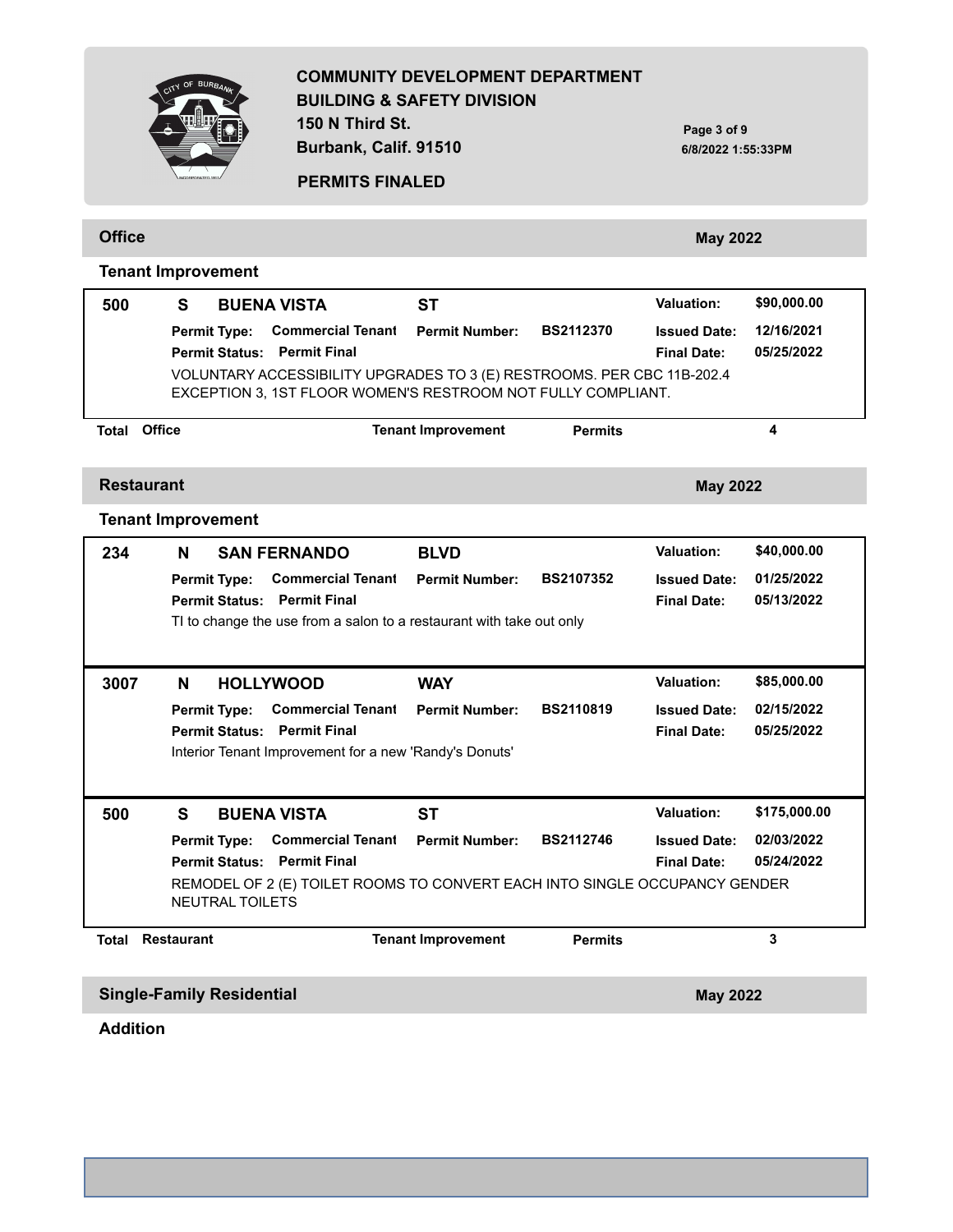**150 N Third St.**

**Burbank, Calif. 91510**

**Page 4 of 9 6/8/2022 1:55:33PM**



# **PERMITS FINALED**

# **Single-Family Residential** *May 2022* **May 2022**

**Addition**

| 1034 | <b>GRINNELL</b>                                                                                                    | <b>DR</b>             |                  | <b>Valuation:</b>                         | \$150,000.00             |
|------|--------------------------------------------------------------------------------------------------------------------|-----------------------|------------------|-------------------------------------------|--------------------------|
|      | Single-Family Addit<br><b>Permit Type:</b><br><b>Permit Status: Permit Final</b>                                   | <b>Permit Number:</b> | <b>BS2010917</b> | <b>Issued Date:</b><br><b>Final Date:</b> | 07/15/2021<br>05/26/2022 |
|      | Addition of 1,191 square feet to the rear of an existing 1-story single-family residence                           |                       |                  |                                           |                          |
| 714  | <b>GRINNELL</b>                                                                                                    | <b>DR</b>             |                  | <b>Valuation:</b>                         | \$36,530.00              |
|      | Single-Family Addit<br><b>Permit Type:</b><br><b>Permit Status: Permit Final</b>                                   | <b>Permit Number:</b> | <b>BS2107651</b> | <b>Issued Date:</b><br><b>Final Date:</b> | 12/23/2021<br>05/19/2022 |
|      | LEGALIZE 218.4 SF ADDITION TO REAR OF SFD; PROPOSED NOOK AREA                                                      |                       |                  |                                           |                          |
|      | <b>Addition</b><br><b>Total Single-Family Residential</b>                                                          |                       | <b>Permits</b>   |                                           | $\mathbf{2}$             |
|      | <b>Addition &amp; Remodel</b>                                                                                      |                       |                  |                                           |                          |
| 361  | <b>LUTGE</b>                                                                                                       | <b>AVE</b>            |                  | <b>Valuation:</b>                         | \$180,000.00             |
|      | <b>Single-Family Addit</b><br><b>Permit Type:</b>                                                                  | <b>Permit Number:</b> | BS1826614        | <b>Issued Date:</b>                       | 01/05/2021               |
|      | <b>Permit Status: Permit Final</b>                                                                                 |                       |                  | <b>Final Date:</b>                        | 05/23/2022               |
|      | 498 SF ADDITION TO DWELLING; 474 SF SECOND FLOOR BEDROOM, BATHROOM, &                                              |                       |                  |                                           |                          |
|      | CLOSET, 24 SF FIRST FLOOR EXPANSION AND REMODEL TO EXISTING FAMILY ROOM.                                           |                       |                  |                                           |                          |
| 3201 | <b>JEFFRIES</b>                                                                                                    | <b>AVE</b>            |                  | <b>Valuation:</b>                         | \$12,000.00              |
|      | Single-Family Addit<br><b>Permit Type:</b>                                                                         | <b>Permit Number:</b> | BS2007931        | <b>Issued Date:</b>                       | 11/22/2021               |
|      | <b>Permit Status: Permit Final</b>                                                                                 |                       |                  | <b>Final Date:</b>                        | 05/23/2022               |
|      | 100 SF ADDITION TO (E) RESIDENCE.                                                                                  |                       |                  |                                           |                          |
| 424  | N<br><b>REESE</b>                                                                                                  | <b>PL</b>             |                  | <b>Valuation:</b>                         | \$80,000.00              |
|      | <b>Single-Family Addit</b><br><b>Permit Type:</b>                                                                  | <b>Permit Number:</b> | <b>BS2009394</b> | <b>Issued Date:</b>                       | 05/26/2021               |
|      | <b>Permit Status: Permit Final</b>                                                                                 |                       |                  | <b>Final Date:</b>                        | 05/18/2022               |
|      | Addition of 90 SF of interior space to include new Entry Area and 1/2 Bath. Addition of 110 SF new<br>Front Porch. |                       |                  |                                           |                          |
| 1500 | <b>VALLEYHEART</b>                                                                                                 | <b>DR</b>             |                  | <b>Valuation:</b>                         | \$25,000.00              |
|      | <b>Permit Type:</b><br><b>Single-Family Addit</b>                                                                  | <b>Permit Number:</b> | BS2009403        | <b>Issued Date:</b>                       | 04/06/2021               |
|      | <b>Permit Status: Permit Final</b>                                                                                 |                       |                  | <b>Final Date:</b>                        | 05/04/2022               |
|      | Interior remodel - kitchen & bathrooms, new windows, new HVAC, New electrical, drywall and<br>insualtion           |                       |                  |                                           |                          |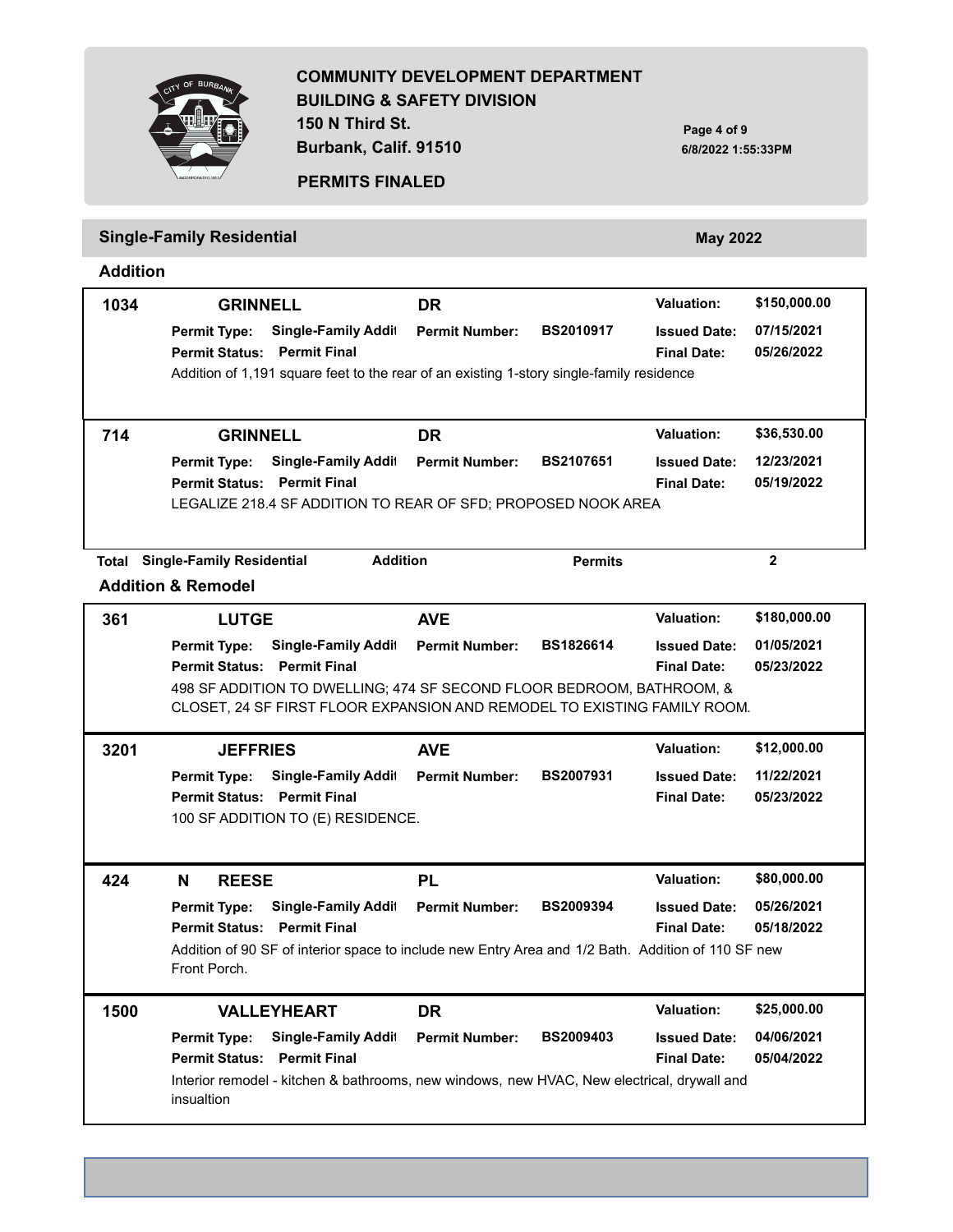**150 N Third St. Burbank, Calif. 91510**

**Page 5 of 9 6/8/2022 1:55:33PM**



#### **PERMITS FINALED**

# **Single-Family Residential** *May 2022* **May 2022**

#### **Addition & Remodel**

| 240               | S<br><b>ORCHARD</b>                                                                                                                                                                                                                     | <b>DR</b>                                       | <b>Valuation:</b>                                                     | \$140,000.00 |  |  |  |
|-------------------|-----------------------------------------------------------------------------------------------------------------------------------------------------------------------------------------------------------------------------------------|-------------------------------------------------|-----------------------------------------------------------------------|--------------|--|--|--|
|                   | <b>Single-Family Addit</b><br><b>Permit Type:</b><br><b>Permit Status: Permit Final</b><br>727 SF TWO-STORY ADDITION AND REMODEL                                                                                                        | <b>BS2010849</b><br><b>Permit Number:</b>       | 06/30/2021<br><b>Issued Date:</b><br>05/02/2022<br><b>Final Date:</b> |              |  |  |  |
| 850               | <b>CLYBOURN</b>                                                                                                                                                                                                                         | <b>AVE</b>                                      | \$15,000.00<br><b>Valuation:</b>                                      |              |  |  |  |
|                   | <b>Single-Family Addit</b><br><b>Permit Type:</b><br><b>Permit Status: Permit Final</b><br>74 SF addition by enclosing a patio; and 297 SF remodel to add bedroom, bathroom, ext. door, &<br>bar area in dining room.                   | <b>Permit Number:</b><br><b>BS2023250</b>       | 12/23/2021<br><b>Issued Date:</b><br>05/11/2022<br><b>Final Date:</b> |              |  |  |  |
| 1427              | <b>AVON</b><br>N.                                                                                                                                                                                                                       | <b>ST</b>                                       | <b>Valuation:</b>                                                     | \$110,000.00 |  |  |  |
|                   | <b>Single-Family Addit</b><br><b>Permit Type:</b><br><b>Permit Status: Permit Final</b>                                                                                                                                                 | <b>Permit Number:</b><br><b>BS2100024</b>       | 07/28/2021<br><b>Issued Date:</b><br>05/13/2022<br><b>Final Date:</b> |              |  |  |  |
|                   | 1726 SF INTERIOR REMODEL: CREATE (N) BEDROOM/BATHROOM WITHIN (E) FOOTPRINT,<br>RAISE CEILING HEIGHT, ADD 1 (N) WINDOWS AND 1 (N) DOOR. PERMIT (E) 144 SF SHED<br>ATTACHED TO (E) GARAGE. ADD (N) 1/2 BATH TO SHED.                      |                                                 |                                                                       |              |  |  |  |
| 1543              | N<br><b>ONTARIO</b>                                                                                                                                                                                                                     | <b>ST</b>                                       | <b>Valuation:</b><br>\$71,500.00                                      |              |  |  |  |
|                   | <b>Single-Family Addit</b><br><b>Permit Type:</b><br><b>Permit Status: Permit Final</b><br>DEMO UNPERMITTED REAR PATIO & ADD 331 SF TO (E) SFR (BEDROOM, BATHROOM,<br>CLOSET, (N) LAUNDRY & REAR PORCH). 120 SF REMODEL OF (E) KITCHEN. | <b>Permit Number:</b><br><b>BS2102850</b>       | 11/01/2021<br><b>Issued Date:</b><br>05/12/2022<br><b>Final Date:</b> |              |  |  |  |
| 843               | <b>UNIVERSITY</b>                                                                                                                                                                                                                       | <b>AVE</b>                                      | <b>Valuation:</b><br>\$20,000.00                                      |              |  |  |  |
|                   | <b>Single-Family Addit</b><br><b>Permit Type:</b><br><b>Permit Status: Permit Final</b><br>REMOVE (E) FLAT ROOF & CEILING OVER THE DINING AREA. RAISE THE CEILING & BUILD<br><b>NEW GABLED ROOF</b>                                     | <b>Permit Number:</b><br><b>BS2104656</b>       | 10/07/2021<br><b>Issued Date:</b><br><b>Final Date:</b><br>05/18/2022 |              |  |  |  |
| 507               | S<br><b>PARISH</b>                                                                                                                                                                                                                      | <b>PL</b>                                       | <b>Valuation:</b><br>\$15,000.00                                      |              |  |  |  |
|                   | <b>Permit Type:</b><br><b>Single-Family Addit</b><br><b>Permit Status: Permit Final</b><br>REMOVE 2 INTERIOR WALLS & ADD A LAUNDRY ROOM 60 SF                                                                                           | BS2109462<br><b>Permit Number:</b>              | 04/07/2022<br><b>Issued Date:</b><br>05/03/2022<br><b>Final Date:</b> |              |  |  |  |
| <b>Demolition</b> | <b>Total Single-Family Residential</b>                                                                                                                                                                                                  | <b>Addition &amp; Remodel</b><br><b>Permits</b> | 10                                                                    |              |  |  |  |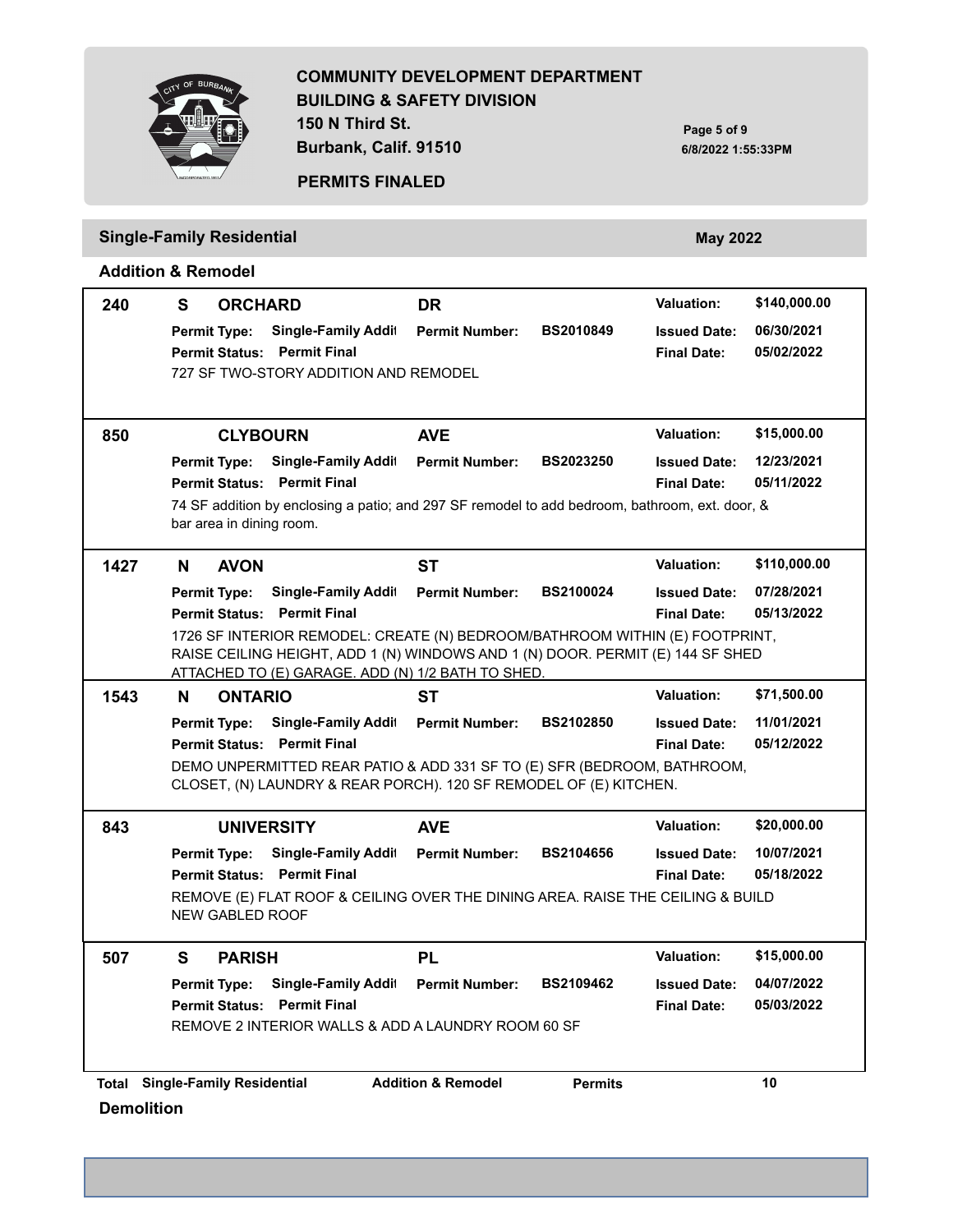### **COMMUNITY DEVELOPMENT DEPARTMENT BUILDING & SAFETY DIVISION 150 N Third St.**

**Page 6 of 9 6/8/2022 1:55:33PM**



**PERMITS FINALED**

**Burbank, Calif. 91510**

# **Single-Family Residential** *May 2022* **May 2022**

**Demolition**

| 324                     | N       | <b>FREDERIC</b>                  |                                                                         | <b>ST</b>             |                  | <b>Valuation:</b>   | \$10,000.00  |
|-------------------------|---------|----------------------------------|-------------------------------------------------------------------------|-----------------------|------------------|---------------------|--------------|
|                         |         | Permit Type:                     | <b>Demolition</b>                                                       | <b>Permit Number:</b> | <b>BS2102049</b> | <b>Issued Date:</b> | 10/20/2021   |
|                         |         |                                  | <b>Permit Status: Permit Final</b><br>DEMOLISH SFD W/ ATTACHED GARAGE   |                       |                  | <b>Final Date:</b>  | 05/19/2022   |
|                         |         |                                  |                                                                         |                       |                  |                     |              |
| <b>Total</b>            |         | <b>Single-Family Residential</b> |                                                                         | <b>Demolition</b>     | <b>Permits</b>   |                     | $\mathbf{1}$ |
| <b>New Construction</b> |         |                                  |                                                                         |                       |                  |                     |              |
| 636                     | N       |                                  | <b>BEACHWOOD</b>                                                        | <b>DR</b>             |                  | <b>Valuation:</b>   | \$255,000.00 |
|                         |         | <b>Permit Type:</b>              | <b>New Single-Family</b>                                                | <b>Permit Number:</b> | BS1809751        | <b>Issued Date:</b> | 10/12/2020   |
|                         |         |                                  | <b>Permit Status: Certificate of Occupancy</b>                          |                       |                  | <b>Final Date:</b>  | 05/02/2022   |
|                         |         |                                  | New 2,338 SF two-story dwelling                                         |                       |                  |                     |              |
|                         |         |                                  |                                                                         |                       |                  |                     |              |
| 3147                    |         |                                  | <b>MESA VERDE</b>                                                       | <b>DR</b>             |                  | <b>Valuation:</b>   | \$280,000.00 |
|                         |         | Permit Type:                     | <b>New Single-Family</b>                                                | <b>Permit Number:</b> | <b>BS1904526</b> | <b>Issued Date:</b> | 11/26/2019   |
|                         |         |                                  | Permit Status: Permit Final                                             |                       |                  | <b>Final Date:</b>  | 05/06/2022   |
|                         |         |                                  | New Single Family Dwelling                                              |                       |                  |                     |              |
|                         |         |                                  |                                                                         |                       |                  |                     |              |
| 650                     | N       |                                  | <b>SCREENLAND</b>                                                       | <b>DR</b>             |                  | <b>Valuation:</b>   | \$50,000.00  |
|                         |         | <b>Permit Type:</b>              | <b>New Single-Family</b>                                                | <b>Permit Number:</b> | <b>BS2006765</b> | <b>Issued Date:</b> | 09/11/2020   |
|                         |         |                                  | Permit Status: Certificate of Occupancy                                 |                       |                  | <b>Final Date:</b>  | 05/09/2022   |
|                         | TOTAL). |                                  | CONVERT 825 SF GARAGE TO ACCESSORY DWELLING UNIT AND ADD 94 SF, (919 SF |                       |                  |                     |              |
|                         |         |                                  |                                                                         |                       |                  |                     |              |
| 912                     | S       | <b>BEL AIRE</b>                  |                                                                         | <b>DR</b>             |                  | <b>Valuation:</b>   | \$70,000.00  |
|                         |         | <b>Permit Type:</b>              | <b>New Single-Family</b>                                                | <b>Permit Number:</b> | <b>BS2007887</b> | <b>Issued Date:</b> | 01/11/2021   |
|                         |         |                                  | <b>Permit Status: Certificate of Occupancy</b>                          |                       |                  | <b>Final Date:</b>  | 05/02/2022   |
|                         |         |                                  | NEW ADU 999.02 SQ.FT. ATTACHED TO REAR DETACHED GARAGE.                 |                       |                  |                     |              |
|                         |         |                                  |                                                                         |                       |                  |                     |              |
| 1049                    | E.      | <b>CYPRESS</b>                   |                                                                         | <b>AVE</b>            |                  | <b>Valuation:</b>   | \$80,000.00  |
|                         |         | <b>Permit Type:</b>              | <b>New Single-Family</b>                                                | <b>Permit Number:</b> | <b>BS2008771</b> | <b>Issued Date:</b> | 05/27/2021   |
|                         |         |                                  | <b>Permit Status: Certificate of Occupancy</b>                          |                       |                  | <b>Final Date:</b>  | 05/18/2022   |
|                         |         |                                  | (N) 700 SF ADU over (E) detached garage                                 |                       |                  |                     |              |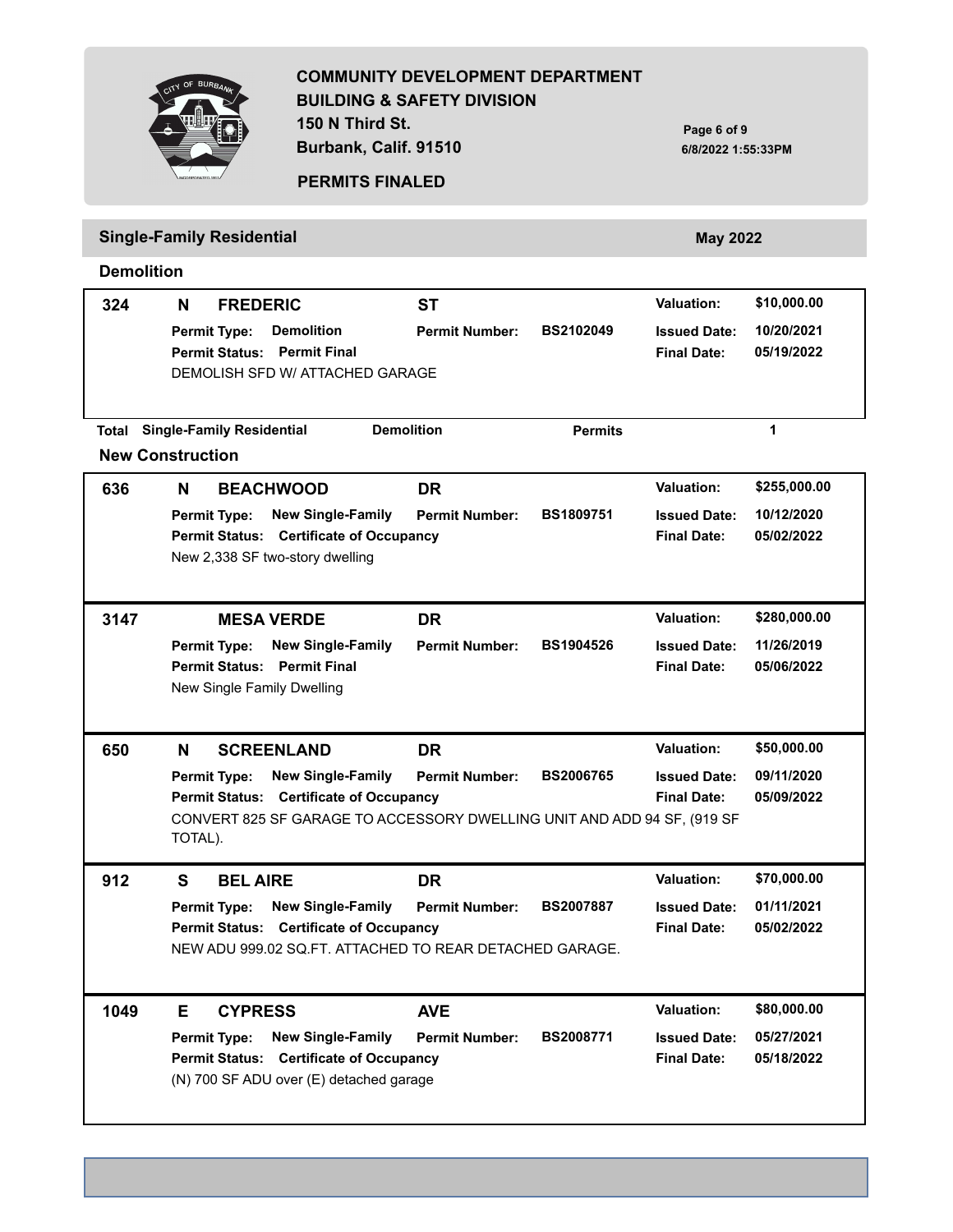

**150 N Third St. Burbank, Calif. 91510**

**Page 7 of 9 6/8/2022 1:55:33PM**



#### **PERMITS FINALED**

# **Single-Family Residential** *May 2022* **May 2022**

**New Construction**

| 2600             | N                   | <b>KEYSTONE</b>                              |                                                                                                                                        | <b>ST</b>               |                  | <b>Valuation:</b>                         | \$55,000.00              |
|------------------|---------------------|----------------------------------------------|----------------------------------------------------------------------------------------------------------------------------------------|-------------------------|------------------|-------------------------------------------|--------------------------|
|                  |                     | <b>Permit Type:</b><br><b>Permit Status:</b> | <b>New Single-Family</b><br><b>Permit Final</b>                                                                                        | <b>Permit Number:</b>   | <b>BS2011195</b> | <b>Issued Date:</b><br><b>Final Date:</b> | 08/13/2021<br>05/13/2022 |
|                  |                     |                                              | 532 SF ACCESSORY DWELLING UNIT ABOVE EXISTING GARAGE                                                                                   |                         |                  |                                           |                          |
| 852              |                     | <b>CLYBOURN</b>                              |                                                                                                                                        | <b>AVE</b>              |                  | <b>Valuation:</b>                         | \$65,000.00              |
|                  | <b>Permit Type:</b> | <b>Permit Status:</b>                        | <b>New Single-Family</b><br><b>Certificate of Occupancy</b><br>997.9 SF ADU - conversion of 530.70 SF garage with a 476.2 SF addition. | <b>Permit Number:</b>   | <b>BS2023012</b> | <b>Issued Date:</b><br><b>Final Date:</b> | 04/13/2021<br>05/05/2022 |
| 2603             |                     | <b>CHANDLER</b>                              |                                                                                                                                        | <b>BLVD</b>             |                  | <b>Valuation:</b>                         | \$100,000.00             |
|                  | <b>Permit Type:</b> | <b>Permit Status:</b>                        | <b>New Single-Family</b><br><b>Certificate of Occupancy</b><br>558 SF NEW ADU OVER (E) 500 SF DETACHED GARAGE                          | <b>Permit Number:</b>   | <b>BS2102909</b> | <b>Issued Date:</b><br><b>Final Date:</b> | 08/09/2021<br>05/04/2022 |
|                  |                     |                                              |                                                                                                                                        |                         |                  |                                           |                          |
| 440              | N                   | <b>ORCHARD</b>                               |                                                                                                                                        | <b>DR</b>               |                  | <b>Valuation:</b>                         | \$215,000.00             |
|                  | <b>Permit Type:</b> | <b>Permit Status:</b><br>REAR OPEN TRELLIS.  | <b>New Single-Family</b><br><b>Permit Final</b><br>(N) 2,370.97 SF SINGLE FAMILY DWELLING, 392.23 SF ATTACHED GARAGE, AND 361.85       | <b>Permit Number:</b>   | <b>BS2105134</b> | <b>Issued Date:</b><br><b>Final Date:</b> | 10/14/2021<br>05/19/2022 |
|                  |                     | <b>Single-Family Residential</b>             |                                                                                                                                        | <b>New Construction</b> | <b>Permits</b>   |                                           | 9                        |
| Total<br>Remodel |                     |                                              |                                                                                                                                        |                         |                  |                                           |                          |
| 714              |                     | <b>GRINNELL</b>                              |                                                                                                                                        | <b>DR</b>               |                  | <b>Valuation:</b>                         | \$15,000.00              |
|                  | <b>Permit Type:</b> |                                              | Single-Family Addit                                                                                                                    | <b>Permit Number:</b>   | <b>BS2011429</b> | <b>Issued Date:</b>                       | 05/20/2021               |
|                  |                     |                                              | <b>Permit Status: Permit Final</b><br>Convert existing closet into a bathroom and vault ceilings in master bedroom                     |                         |                  | <b>Final Date:</b>                        | 05/19/2022               |
|                  |                     |                                              |                                                                                                                                        |                         |                  |                                           |                          |
| 1610             | N                   | <b>VALLEY</b>                                |                                                                                                                                        | <b>ST</b>               |                  | <b>Valuation:</b>                         | \$120,000.00             |
|                  | <b>Permit Type:</b> |                                              | Single-Family Addit<br><b>Permit Status: Permit Final</b><br>RESIDENTIAL INTERIOR REMODEL OF KITCHEN, BATHROOMS, & BEDROOMS. NEW       | <b>Permit Number:</b>   | <b>BS2101753</b> | <b>Issued Date:</b><br><b>Final Date:</b> | 11/18/2021<br>05/17/2022 |
|                  |                     |                                              | CONCRETE RAMP ON EAST SIDE FOR ACCESIBILITY                                                                                            |                         |                  |                                           |                          |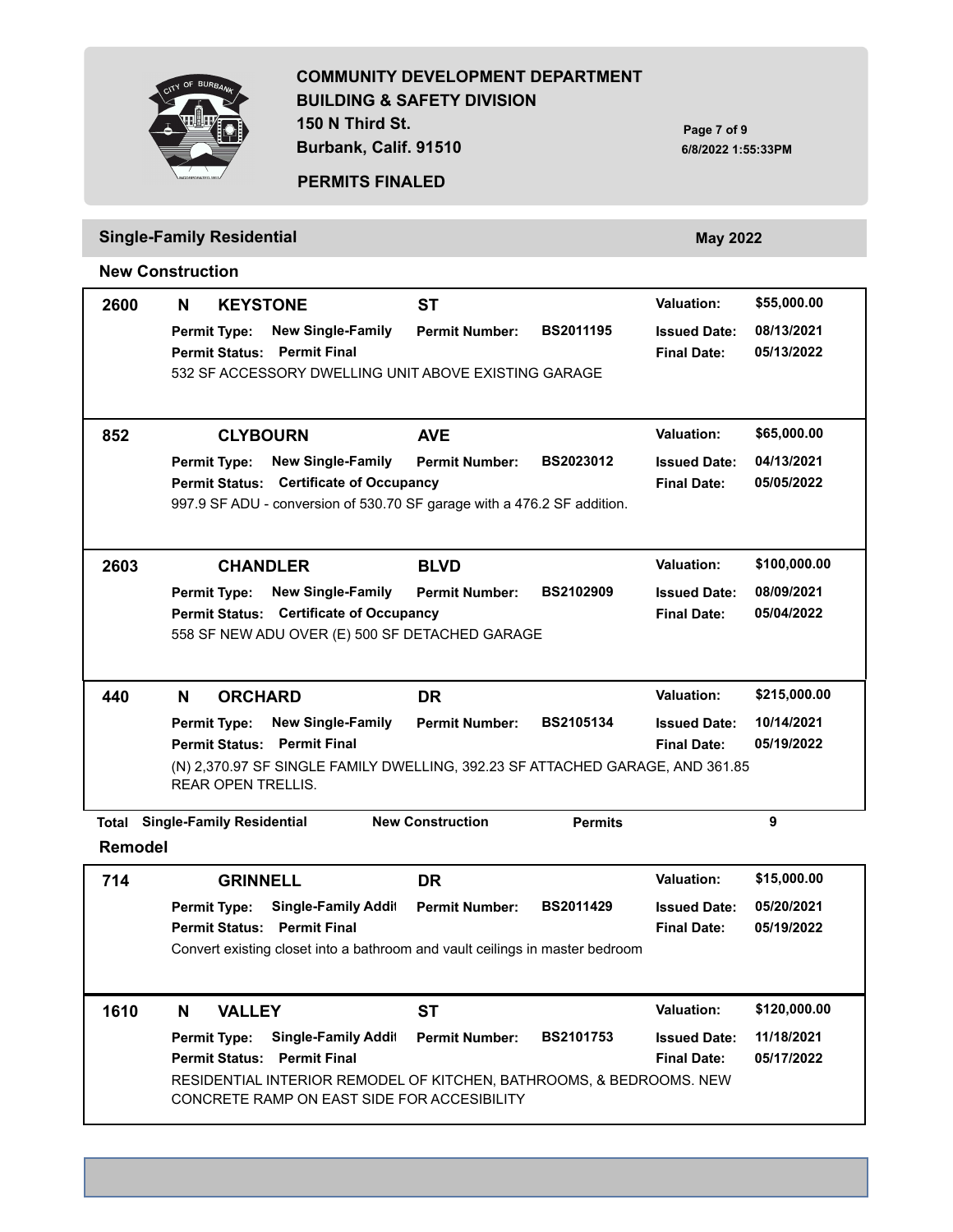**150 N Third St.**

**Burbank, Calif. 91510**

**Page 8 of 9 6/8/2022 1:55:33PM**



# **PERMITS FINALED**

# **Single-Family Residential** *May 2022* **May 2022**

**Remodel**

| 1711 | N<br><b>ROSE</b>                            |                            | ST                                                                                                                                                        |                  | <b>Valuation:</b>   | \$20,000.00 |
|------|---------------------------------------------|----------------------------|-----------------------------------------------------------------------------------------------------------------------------------------------------------|------------------|---------------------|-------------|
|      | <b>Permit Type:</b>                         | Single-Family Addit        | <b>Permit Number:</b>                                                                                                                                     | <b>BS2102886</b> | <b>Issued Date:</b> | 12/03/2021  |
|      | <b>Permit Status: Permit Final</b>          |                            |                                                                                                                                                           |                  | <b>Final Date:</b>  | 05/09/2022  |
|      |                                             |                            | 850 SF INTERIOR REMODEL & 71 SF ADDITION TO REAR OF DWELLING                                                                                              |                  |                     |             |
|      |                                             |                            |                                                                                                                                                           |                  |                     |             |
| 2121 | <b>DYMOND</b>                               |                            | ST                                                                                                                                                        |                  | <b>Valuation:</b>   | \$18,000.00 |
|      | <b>Permit Type:</b>                         | Single-Family Addit        | <b>Permit Number:</b>                                                                                                                                     | <b>BS2104104</b> | <b>Issued Date:</b> | 05/07/2021  |
|      | <b>Permit Status: Permit Final</b>          |                            |                                                                                                                                                           |                  | <b>Final Date:</b>  | 05/02/2022  |
|      |                                             |                            | REMODEL KITCHEN AND MAIN BATHROOM - NO STRUCTURAL: KITCHEN-ADD PENINSULA<br>COUNTER/CAB; BATHR-REPLACE SHOWER TO TUB/SHOWER, REPLACE (E)FAN;              |                  |                     |             |
|      |                                             |                            | INSTALL/REPLACE (2)LIGHT FIXT; REPLACE/INSTALL(8) OUTLETS IN KITCH/BATHR; REPLACE                                                                         |                  |                     |             |
| 2121 | <b>DYMOND</b>                               |                            | <b>ST</b>                                                                                                                                                 |                  | <b>Valuation:</b>   | \$6,500.00  |
|      | <b>Permit Type:</b>                         | Single-Family Addit        | <b>Permit Number:</b>                                                                                                                                     | <b>BS2104723</b> | <b>Issued Date:</b> | 05/19/2021  |
|      | <b>Permit Status: Permit Final</b>          |                            |                                                                                                                                                           |                  | <b>Final Date:</b>  | 05/02/2022  |
|      |                                             |                            | REMOVE WALL BTWN LVG ROOM & KITCHEN; RECONFIGURE (E)CLOSET IN BEDROOM #2<br>TO (1)CLOSET FOR EACH BEDROOM; REMODEL MSTR BATHROOM - CHANGE IN LAYOUT TO    |                  |                     |             |
|      | ADD CLOSET SPACE WHERE (E)VANITY IS LOCATED |                            |                                                                                                                                                           |                  |                     |             |
| 551  | <b>SPARKS</b><br>N                          |                            | <b>ST</b>                                                                                                                                                 |                  | <b>Valuation:</b>   | \$11,600.00 |
|      | <b>Permit Type:</b>                         | <b>Single-Family Addit</b> | <b>Permit Number:</b>                                                                                                                                     | <b>BS2107982</b> | <b>Issued Date:</b> | 07/29/2021  |
|      | <b>Permit Status: Permit Final</b>          |                            |                                                                                                                                                           |                  | <b>Final Date:</b>  | 05/04/2022  |
|      |                                             |                            | REMODEL KITCHEN - NO STRUCTURAL CHANGE, CHANGE IN LAYOUT; REPLACE SINK,<br>DISHWASHER; REPLACE/INSTALL (10)LIGHT FIXT & (15)OUTLETS/SWITCHES; REPLACE (1) |                  |                     |             |
|      |                                             |                            | BAY WINDOW W SINGLE-HUNG WINDOW; (1) WINDOW TO BE CLOSED; INSTALL (N)                                                                                     |                  |                     |             |
| 1934 | <b>KENWOOD</b><br>N                         |                            | <b>ST</b>                                                                                                                                                 |                  | <b>Valuation:</b>   | \$9,820.00  |
|      | <b>Permit Type:</b>                         | <b>Single-Family Addit</b> | <b>Permit Number:</b>                                                                                                                                     | <b>BS2111267</b> | <b>Issued Date:</b> | 10/27/2021  |
|      | <b>Permit Status: Permit Final</b>          |                            |                                                                                                                                                           |                  | <b>Final Date:</b>  | 05/20/2022  |
|      | REPLACE (E) SHOWER WITH (N) SHOWER          |                            |                                                                                                                                                           |                  |                     |             |
|      |                                             |                            |                                                                                                                                                           |                  |                     |             |
| 551  | <b>SPARKS</b><br>N                          |                            | ST.                                                                                                                                                       |                  | <b>Valuation:</b>   | \$2,000.00  |
|      | <b>Permit Type:</b>                         | <b>Single-Family Addit</b> | <b>Permit Number:</b>                                                                                                                                     | <b>BS2112262</b> | <b>Issued Date:</b> | 01/10/2022  |
|      | <b>Permit Status: Permit Final</b>          |                            |                                                                                                                                                           |                  | <b>Final Date:</b>  | 05/02/2022  |
|      | NEW DOOR.                                   |                            | 14 LF OF TERMITE DAMAGE REPAIR. INCREASE OPENING SIZE IN KITCHEN AND PLACE                                                                                |                  |                     |             |
|      |                                             |                            |                                                                                                                                                           |                  |                     |             |